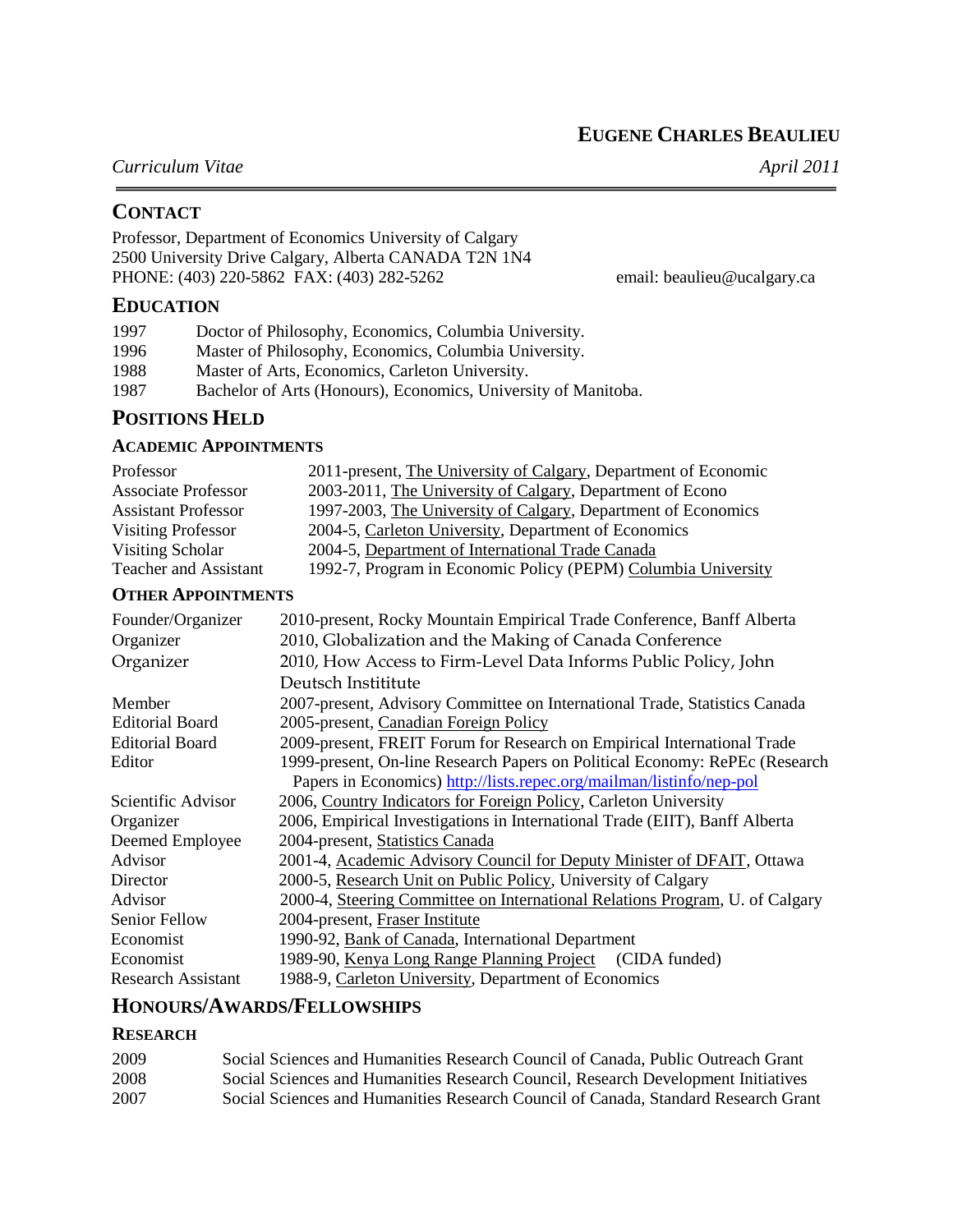| 2004/05 | Norman Robertson Fellowship, Department of International Trade Canada              |
|---------|------------------------------------------------------------------------------------|
| 2003    | Killam Resident Fellowship                                                         |
| 2002    | Social Sciences and Humanities Research Council of Canada, Standard Research Grant |
| 1998    | Donner Foundation Grant for Studies of Civil Society, Co-investigator              |
| 1997    | Petro Canada Young Innovators Award                                                |
| 1995    | Center for the Social Sciences Fellowship, Columbia University                     |
| 1992/97 | Columbia University Graduate Fellowship                                            |

## **TEACHING**

| 2001 | Department of Economics Superior Teaching Award        |
|------|--------------------------------------------------------|
| 2001 | Nomination for Student Union Teaching Award, Fall 2001 |

## **RESEARCH INTERESTS**

International Economics; Public Economics; Economic Development; Labor Economics.

# **RESEARCH**

## **JOURNAL ARTICLES**

- Beaulieu, Eugene, Michael Bennaroch and Jim Gaisford "Intra-Industry Trade Liberalization: Why Skilled Workers Are More Likely To Support Free Trade," *Review of International Economics*, forthcoming.
- Fung, Loretta, Jen Baggs and Eugene Beaulieu, "Plant Scale and Exchange Rate Induced Productivity Growth," *Journal of Economcs and Management* Strategy, forthcoming.
- Baggs, Jen, Eugene Beaulieu and Loretta Fung "Are Service Firms Affected by Exchange Rate Movements," *Review of Income and Wealth*, June 2010, Volume 56, Issue Supplement, S156–76.
- Baggs, Jen, Eugene Beaulieu and Loretta Fung "Firm Survival, Performance, and the Exchange Rate," *Canadian Journal of Economics* Volume 42, No. 2 May 2009.
- Beaulieu, Eugene "Has North American integration resulted in Canada becoming too dependent on the United States?" *Policy Options*. Vol 28 Issue 9 p. 97-102, October 2007.
- Beaulieu, Eugene, Yatawara, Ravindra A. and Wei Guo Wang "Who Supports Free Trade in Latin America?" *World Economy*, Vol. 28 Issue 7 pp. 941-59, July 2005.
- Beaulieu, Eugene and Magee, Christopher "Campaign Contributions and Trade Policy: New Tests of Stolper-Samuelson." *Economics and Politics.* Vol. 16 No. 2, pp. 163-87, July 2004.
- Beaulieu, Eugene, Bennaroch, Michael, and Jim Gaisford, "Trade Barriers, Learning, and Wage Inequality in a North-South Product-cycle Model with an Endogenous Skill Decision." *Journal of Economic Development*, Vol. 75, Issue 1, pp. 113-136, October 2004.
- Beaulieu, Eugene "Factor or Industry Cleavages in Trade Policy: An Empirical Analysis of the Stolper-Samuelson Theorem," *Economics & Politics.* Vol. 14 No. 2, pp. 99-132, July 2002.
- Beaulieu, Eugene "The Stolper-Samuelson Theorem Faces Congress," *Review of International Economics*. Vol. 10 No. 2, pp. 337-54, May 2002.
- Beaulieu, Eugene and Gaisford, Jim. "Labour and Environmental Standards: the "Lemons Problem" in International Trade Policy," *World Economy*. Vol. 25 No. 1, pp. 59-78, January 2002.
- Beaulieu, Eugene and J. C. Herbert Emery. "Pork Packers, Reciprocity and Laurier's Defeat in the 1911 General Election," *Journal of Economic History*. Volume 61; December 2001; Number 4. 1082- 1100.
- Beaulieu, Eugene "North American Integration and Plant Closures in Ontario," *Canadian Foreign Policy*. Vol. 8, No. 2 Winter 2001. pp. 23-38.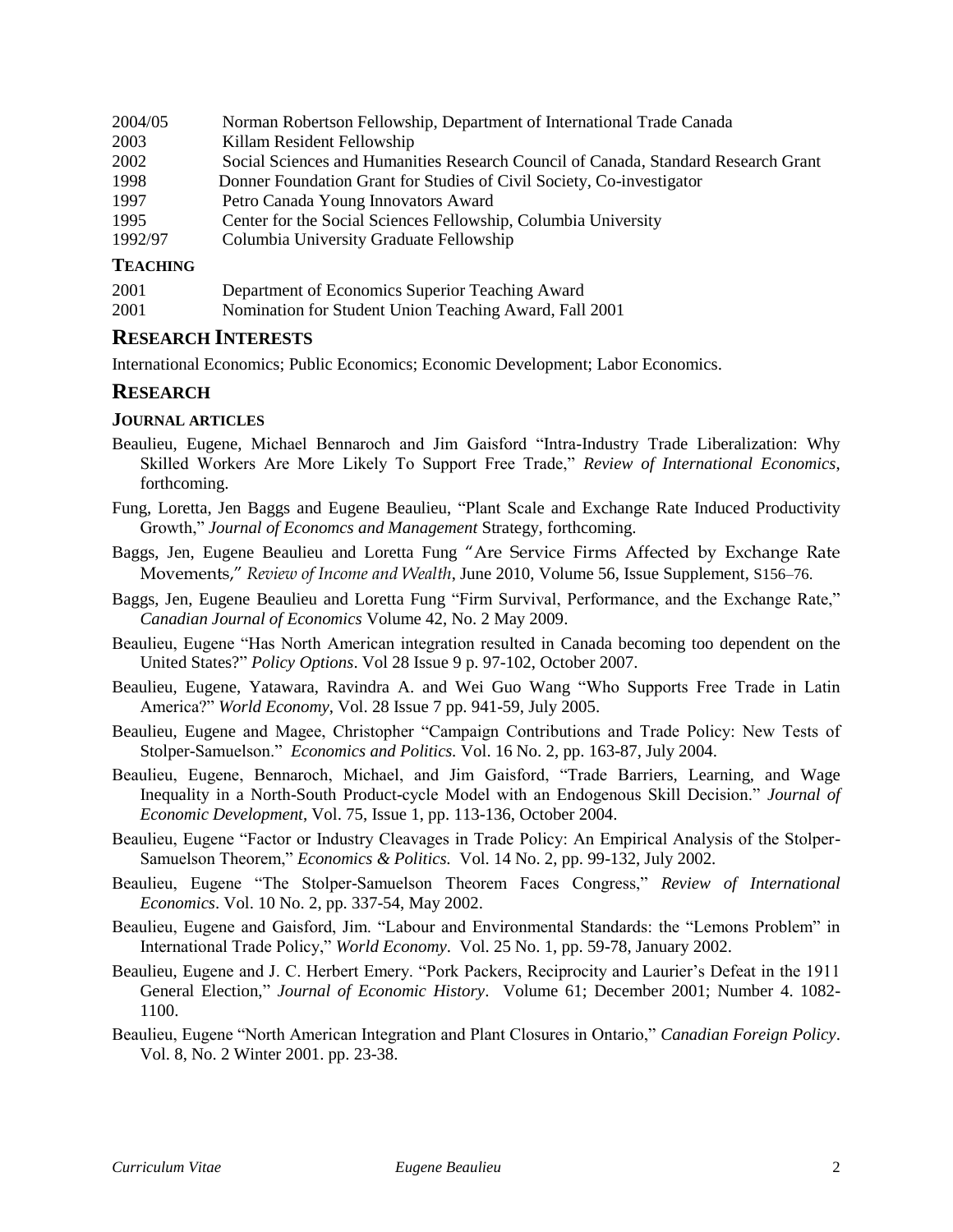- Hester, Annette and Beaulieu, Eugene. "Trade Agreements in the Americas: Regionalism Converging to Globalization," *The Estey Centre Journal Of International Law And Trade Policy*. Vol. 1, Issue 2, pp. 108-36. 2001.
- Beaulieu, Eugene "The Canada-U.S. Free Trade Agreement and Labour Market Adjustment in Canada," *Canadian Journal of Economics*, Vol. 33, No. 2, pp. 540-63, May 2000.
- Schembri, Lawrence and Beaulieu, Eugene "The Construction of Capital Stock Estimates at the Establishment Level: A Canadian Example," Journal of Economic and Social Measurement. pp. 55- 70. 1990.

#### **BOOKS**

Beaulieu, Eugene, Jim Gaisford and Jim Higginson, *Interprovincial Trade Barriers in Canada: How Far Have We Come? Where Should We Go?* (The Van Horne Institute, Calgary Canada) November 2003.

#### **BOOK CHAPTERS**

- Beaulieu, Eugene "The Economics of Trade Liberalization," Chapter 10, Forthcoming in Edited by Hassan Bougrine and Mario Seccareccia edited *Macroeconomic Analysis: Competing Views*. (Emond Montgomery Publications) June 2009.
- Beaulieu, Eugene, V. Dehjia, O. Zakhilwal "International Trade, Labour Turnover, and the Wage Premium: Testing the Bhagwati-Dehejia Hypothesis for Canada," in: E. Dinopoulos, P. Krishna, A. Panagariya, and K. Wong (eds), Trade, Globalization, and Poverty: Papers in Honor of Jagdish Bhagwati, Routledge, 2008. p. 62-83.
- Beaulieu, Eugene and Herbert Emery "Stay the Course or Find a New Path? Canada's Reliance on the U.S. as an Export Market," in John M. Curtis and Aaron Sydor edited *NAFTA@10*. Minister of Public Works and Government Services Canada 2006.
- "Trade in Services," Chapter 14 in William A. Kerr and James D. Gaisford edited *Handbook of International Trade Policy* (Edward Elgar Publisher). p. 482-96, 2006.
- "Trade and Wages," Chapter 45 in William A. Kerr and James D. Gaisford edited *Handbook of International Trade Policy* (Edward Elgar Publisher). p. 150-62, 2006.
- Beaulieu, Eugene, Shenji Chen and Erica Pohjola "The Determinants of Canadian Direct Investment Abroad," in John M. Curtis and Dan Ciuriak edited *Trade Policy Research 2005*, Minister of Public Works and Government Services Canada, Ottawa. p. 107-148, 2006.
- "The Political Economy of North American Integration, Labour Market Adjustments and Plant Closures in Canada," in Richard G. Harris and Thomas Lemieux edited Social and Labour Market Aspects of North American Linkages. 2005. With Chris Joy.
- "Trade in Services," Chapter 6 in William A. Kerr and James D. Gaisford edited *Trade Negotiations in Agriculture* (University of Calgary Press, 2005). With Shenjie Chen.
- "Regional Trade Agreements in the Americas: Converging to Globalization," Chapter in Globalization 2000: Convergence or Divergence? In Axel Hulsemeyer edited Globalization in the Twenty-First Century (Palgrave Macmillan, 2003). With Annette Hester.
- "Déja vu all over again: The Role of Trade and Labour Mobility for Canada's Economic Performance," Comments forthcoming in *North American Linkages: Opportunities and Challenges for Canada* edited by Richard Harris University of Calgary Press, Calgary. 2003.
- Beaulieu, Eugene "*What is Money? The Economics of Money from Aristotle to Robert Mundell*," in Geraldine Chimirri-Russell edited *Money/L'Argent*. Catalogue of an Exhibit held at The Nickel Arts Museum, Provincial Museum of Alberta and the Royal Ontario Museum. 47-62. 2000.
- "The Stolper-Samuelson Theorem: Evidence from Congressional Voting Patterns on CUSTA, NAFTA, and GATT," in Juan Manuel Villasuso and Rafael Trejos Solorzano edited *Comercio e Integracion en Las Americas,* Conference proceedings from I Coloquio Academico de las Americas, 1998/03/12.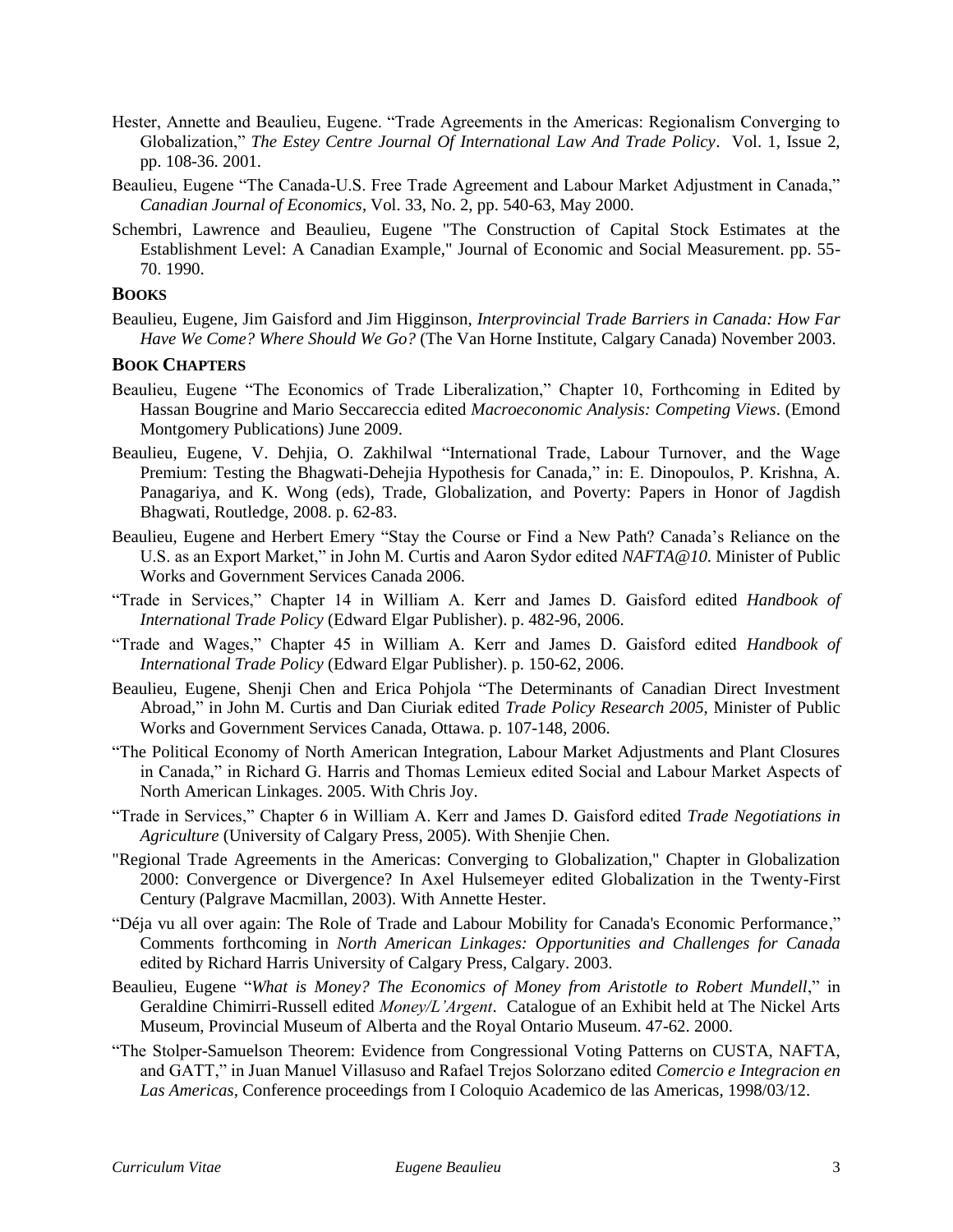- Beaulieu, Eugene and Hester, Annette. "Regional Trade Agreements in the Americas: Converging to Globalization," Chapter in *Globalization 2000: Convergence or Divergence?* Forthcoming.
- Amano, Robert, Beaulieu, Eugene and Lawrence Schembri, "Trade Hysteresis: Theory and Evidence for Canada," in The Exchange Rate and the Economy: Proceedings of a conference at the Bank of Canada 22-23 June 1992. pp. 403-69. Bank of Canada, 1993.

## **PAPERS CURRENTLY UNDER REVIEW OR READY FOR SUBMISSION**

"Intra-Industry Trade Liberalization: Why Skilled Workers in Most Countries Resist Protectionism," with Jim Gaisford, Michael Bennaroch. Revise and Re-submit *Review of International Economics*.

#### **STUDIES AND WORKING PAPERS**

"Permanent Effects of Transitory Exchange Rate Shocks," With Jen Baggs and Loretta Fung.

- "Exchange Rate Movements and Firm Dynamics in Canadian Retail Industries," With Jen Baggs, Loretta Fung and Bev Lapham.
- "The Political Economy of Canadian Trade Policy from 1881 to 1925," with Daryck Riddell.
- "The Restrictiveness of Canada's Trade Policy: 1880-1910," with Jevan Cherniwchan.
- "Why are women more protectionist than men?" With Michael Napier. University of Calgary Manuscript 2009.
- "Are Mexican, Canadian, and U.S. Workers Complements or Substitutes?" With Raymond Robertson and Liliana Meza González
- "Do Taxes Matter for Firm Location? Evidence from Canadian Provinces," With Kenneth J. McKenzie and Jean-François Wen.
- "Asymmetries in Exchange Rate Effects on Firm Survival in North America," With Jen Baggs and Loretta Fung. University of Calgary Working Paper, 2007.
- "Why Doesn't Canadian Foreign Direct Investment Flow to Poor Countries?" with Shenjie Chen.
- "The Variety Effects of Trade Liberalization," with Shenjie Chen.
- Beaulieu, Eugene, Vivek H. Dehejia and Hazrat-Omar Zakhilwal "International Trade, Labour Turnover, and The Wage Premium: Testing The Bhagwati-Dehejia Hypothesis For Canada," CESifo *Working Paper No. 1149*
- Eugene Beaulieu, Michael Benarroch and James Gaisford (2004) "Intra-Industry Trade Liberalization, Wage Inequality and Trade Policy Preferences," Department of Economics, University of Calgary Discussion Paper 2004-06.<http://econ.ucalgary.ca/research/WP-2004-06.pdf>
- Beaulieu, Eugene, Kenneth J. McKenzie, Jimmy Stéphane Vu, & Jean-François Wen (2004) "Effective Tax Rates and the Formation of Manufacturing Enterprises in Canada," March 2004, Fraser Institute Digital Publication.<http://www.fraserinstitute.ca/admin/books/files/EffectiveTaxRates.pdf>

#### **NEWSPAPER ARTICLES AND MEDIA**

Mullins, Mark and Beaulieu, Eugene "Ontario Tax Policy Strangles Business," Appeared in the Financial Post, March 3, 2004

CBC Program *Ideas*, Response to Environmental Catastrophe, Panelist, 2004

Bob Mills 1 Hour Television Program, Red Deer Alberta. May 16, 2002.

CBC Learn at Lunch, June 12, 2002.

CBC Eye opener, June 20, 2002.

Beaulieu, Eugene "Landry Fabricates History", article featured in the Financial Post, April 7/2001

#### **UNPUBLISHED THESIS**

"The Political Economy of Trade Policy in the United States and Canada: Political Cleavages and the Labor Market," Columbia University, 1997/05/15. Advisor: Jagdish Bhagwati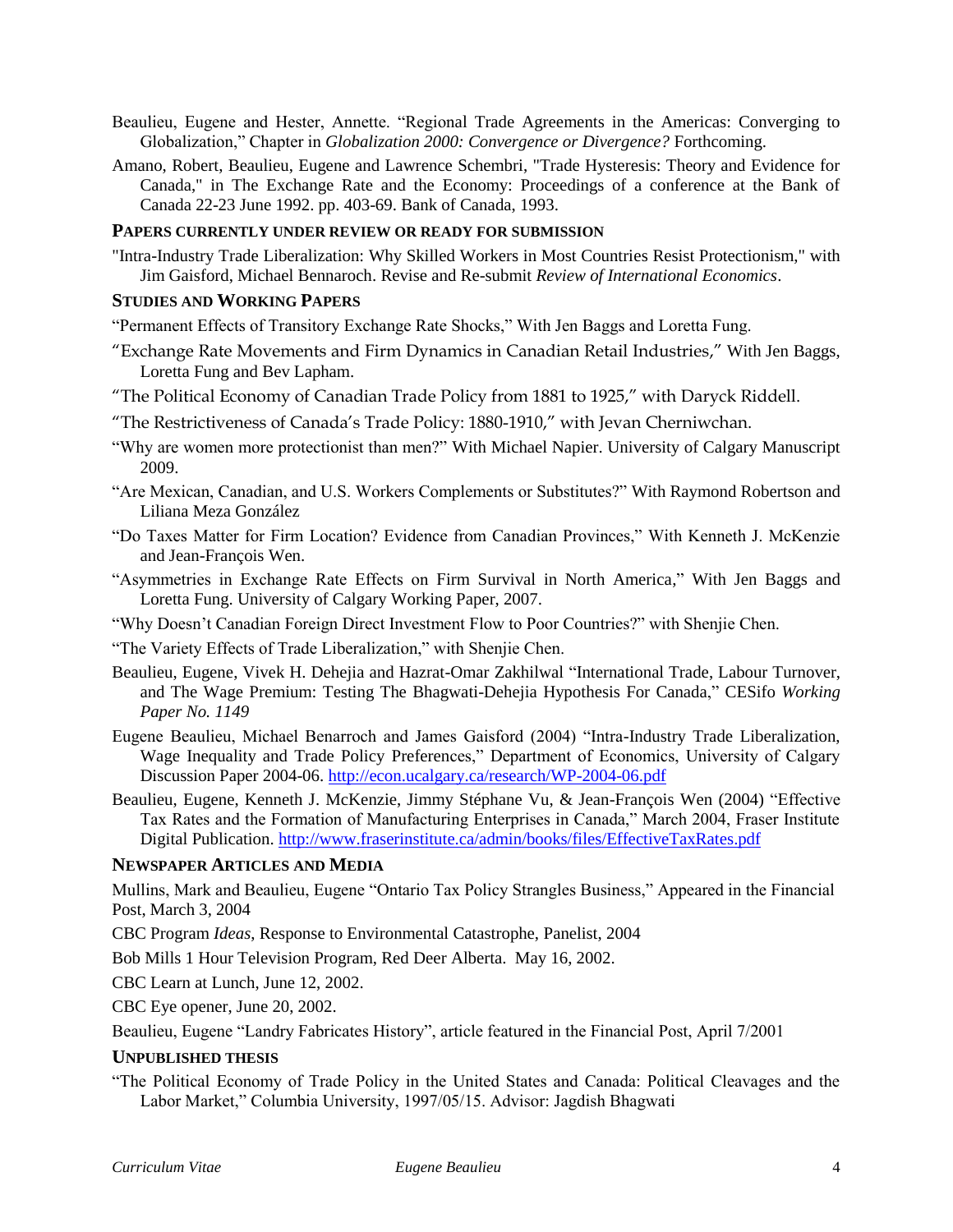## **INVITED PRESENTATIONS/LECTURES**

- "Intra-provincial trade," Forum of the Federations: Conference on Internal Trade, February 1, 2010. Toronto, Ontario.
- "The Political Economy of Canadian Trade Policy from 1881 to 1925," Globalization and the Making of Canada Conference, January 29-30, 2010. Waterloo, Ontario.
- "The Restrictiveness of Canada's Trade Policy: 1880-1910," Globalization and the Making of Canada Conference, January 29-30, 2010. Waterloo, Ontario.
- "Are Service Firms Affected by Exchange Rate Movements," Comparative Analysis of Enterprise Data 2009 Conference, October 2-4, 2009. Tokyo, Japan.
- "Why are women more protectionist than men?" Empirical Investigations in Trade and Investment, Keio University, Tokyo Japan. March 19-21, 2009.
- "Are Service Firms Affected by Exchange Rate Movements," Eastern Economic Association, New York, New York. February 2009.
- "Plant Scale and Exchange-Rate-Induced Productivity Growth" Empirical Investigations in Trade and Investment, Keio University, Tokyo Japan. February 7-9, 2008.
- "Are Mexican, Canadian, and U.S. Workers Complements or Substitutes?" Empirical Investigations in International Trade Conference, Estes Park, Colorado, October 2008.
- "Why are women more protectionist than men?" University of Toronto, September 2008.
- "Why are women more protectionist than men?" University of Victoria, October 2008.
- "Plant Scale and Exchange-Rate-Induced Productivity Growth," University of Manitoba, February, 2008.
- "Exchange rate effects on manufacturing firms in Canada," Wilfrid Laurier University, February 2007.
- "Labour market adjustment in the context of globalization," Conference on Labour Markets and Globalization, Human Resources and Skills Development Canada. July 2007
- "Firm Survival, Performance, and the Exchange Rate," Bank of Canada Seminar, June 2005.
- "The HOV Model and Trade Policy Preferences," University of British Columbia, Sauder School of Business and Department of Economics, Seminar March 2004.
- "Intra-industry trade liberalization: why skilled workers in most countries resist protectionism," Carleton University, October 2003.
- Panelist: SSHRC and Conference Board of Canada Roundtable, Ottawa, Canada, (March 2003)
- "Making Canada the Destination of Choice for Internationally Mobile Resources," Presentation to Industry Canada's Roundtable on IMRs. Ottawa, September 2002.
- "Now That Our Fiscal House is in Order Where's the Payoff? Is there a link between the value of the Canadian dollar and our current tax/fiscal policy?" Presentation to the Business Centre for Tax Research, Conference Board of Canada. April, 2002.
- "The Political Economy of North American Integration, Labour Market Adjustments and Plant Closures in Canada,"North American Linkages Conference, Montreal, November 2002.
- "Trade in Goods and Services: Is the border still relevant?" Presentation to "Borderlines Conference" Calgary, 2002.
- "The G8 and the Global Economy," Presentation to Conference on G8 Summit, Calgary 2002.
- "Déja vu all over again: The Role of Trade and Labour Mobility for Canada's Economic Performance," Invited comments for the conference *North American Linkages: Opportunities and Challenges for Canada* sponsored by Industry Canada and Centre for the Study of Living Standards, Calgary. June 2001.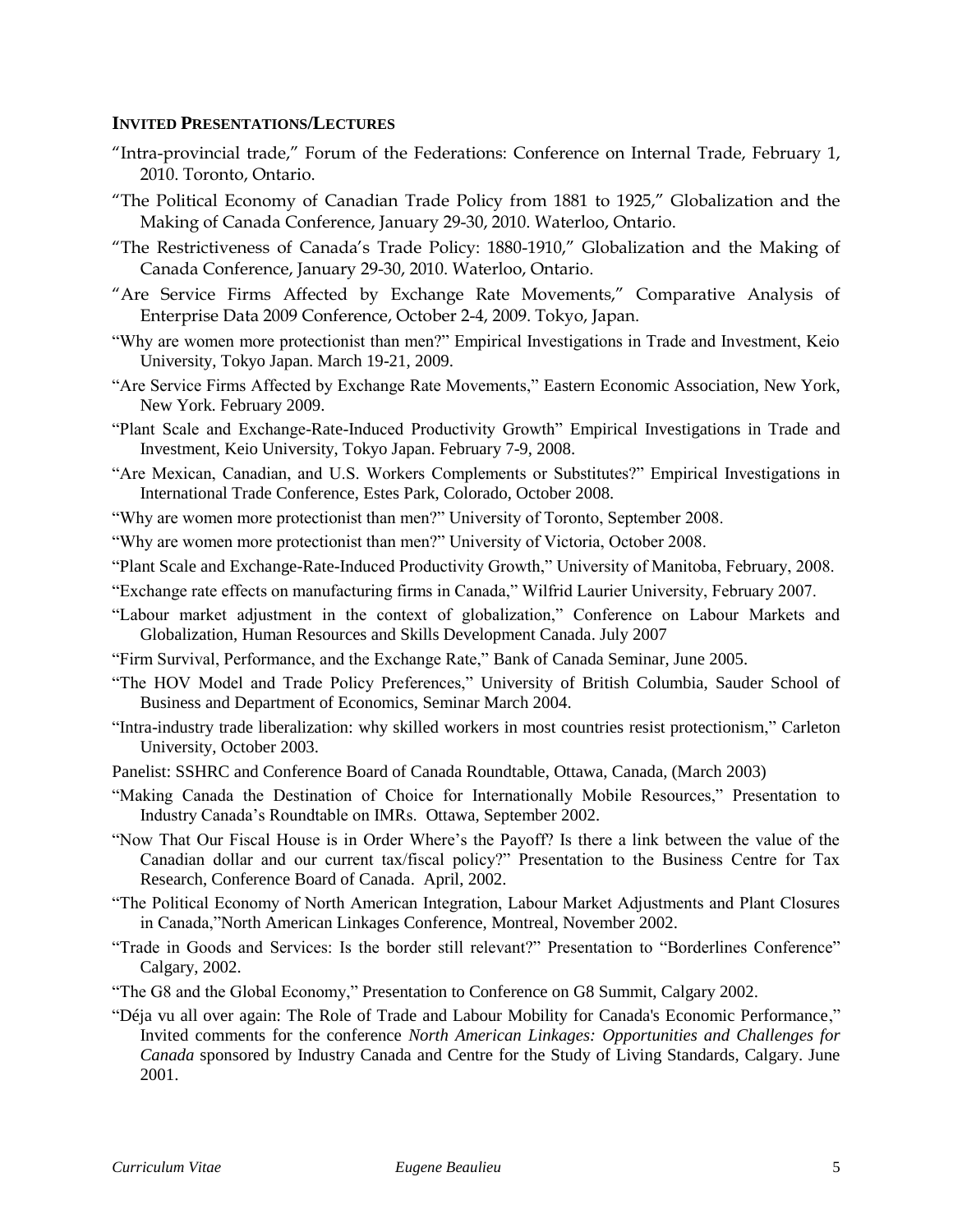- "Labor Market Adjustments in Canada, the United States and Mexico to NAFTA," Invited paper presented at *NAFTA - Unresolved Issues: Dispute Resolution, Environment, Labor, and Transportation*, University of Denver College of Law. March 30, 2001
- "Increased NAFTA Integration: Consequences For FTAA and Multilateral Processes," Invited paper at the *Institute for Research on Public Policy*. Toronto, June 7-8, 2001
- "Campaign Contributions and Trade Policy: New Tests of Stolper-Samuelson," Department visit to University of Alberta. Fall 2001.
- "Canada in the World Economy," Lecture presented to visiting students from Chile, Faculty of Management, 1998-2002.
- "The Economics of International Trade and the Environment," Lecture prepared for International Trade and The Environment EVDS 683.62. September 2000 and 2001
- "The NAFTA Experience," Prepared Lecture, North American Graduate Student Exchange Program, May 1999

#### **CONFERENCES**

- "The Magnitude and Cost of Canadian Protectionsim: 1870-1910," Canadian Economics Association June, 2011 Ottawa.
- "Exchange Rate Movements and Firm Dynamics in Canadian Retail Industries," RMET, May, 2011 Banff.

"Evidential based Canadian international policy strategy," UNAM Mexico April, 2011.

- "Exchange Rate Movements and Firm Dynamics in Canadian Retail Industries," Eastern Economic Association, New York, New York. February 2011.
- "The Magnitude and Cost of Canadian Protectionsim: 1870-1910," Adelaide
- "Exchange Rate Movements and Firm Dynamics in Canadian Retail Industries," The John Deutsch Institute, Queen's University. Kingston, Ontario.
- "Why are women more protectionist than men?" Empirical Investigations in Trade and Investment March 19-21, 2009 Keio University, Tokyo Japan.
- "Are Service Firms Affected by Exchange Rate Movements?" Eastern Economic Association Meetings. New York City. February, 2009.
- "Are Mexican, Canadian, and U.S. Workers Complements or Substitutes?" Empirical Investigations in International Trade, October 10-12, 2008 Estes Park, Colorado.
- "Exchange-Rate Movements and Service Sector Firms" Business and Labor Market Analysis Division, Statistics Canada, Ottawa. May 2008.
- "Plant Scale and Exchange-Rate-Induced Productivity Growth," Statistics Canada: Annual Socioeconomic Conference. Ottawa 2008.
- "The Gender Gap in Support for Trade Liberalization," Domestic Preferences and Foreign Economic Policy Conference. Princeton University. April 18-19, 2008.
- "Plant Scale and Exchange-Rate-Induced Productivity Growth" Empirical Investigations in Trade and Investment February 7-9, 2008 Keio University, Tokyo Japan.
- "Asymmetries in Exchange Rate Effects on Firm Survival in North America," Canadian Economic Association Meeting, June 6-8, 2008. University of British Columbia.
- "International Trade: Wages and Employment in the Three NAFTA Countries," PIERAN, El Colegio de México. December 2007.
- "Plant Scale and Exchange-Rate-Induced Productivity Growth" Canadian Economic Association Meeting, June 1-3, 2007. Dalhousie University, Halifax.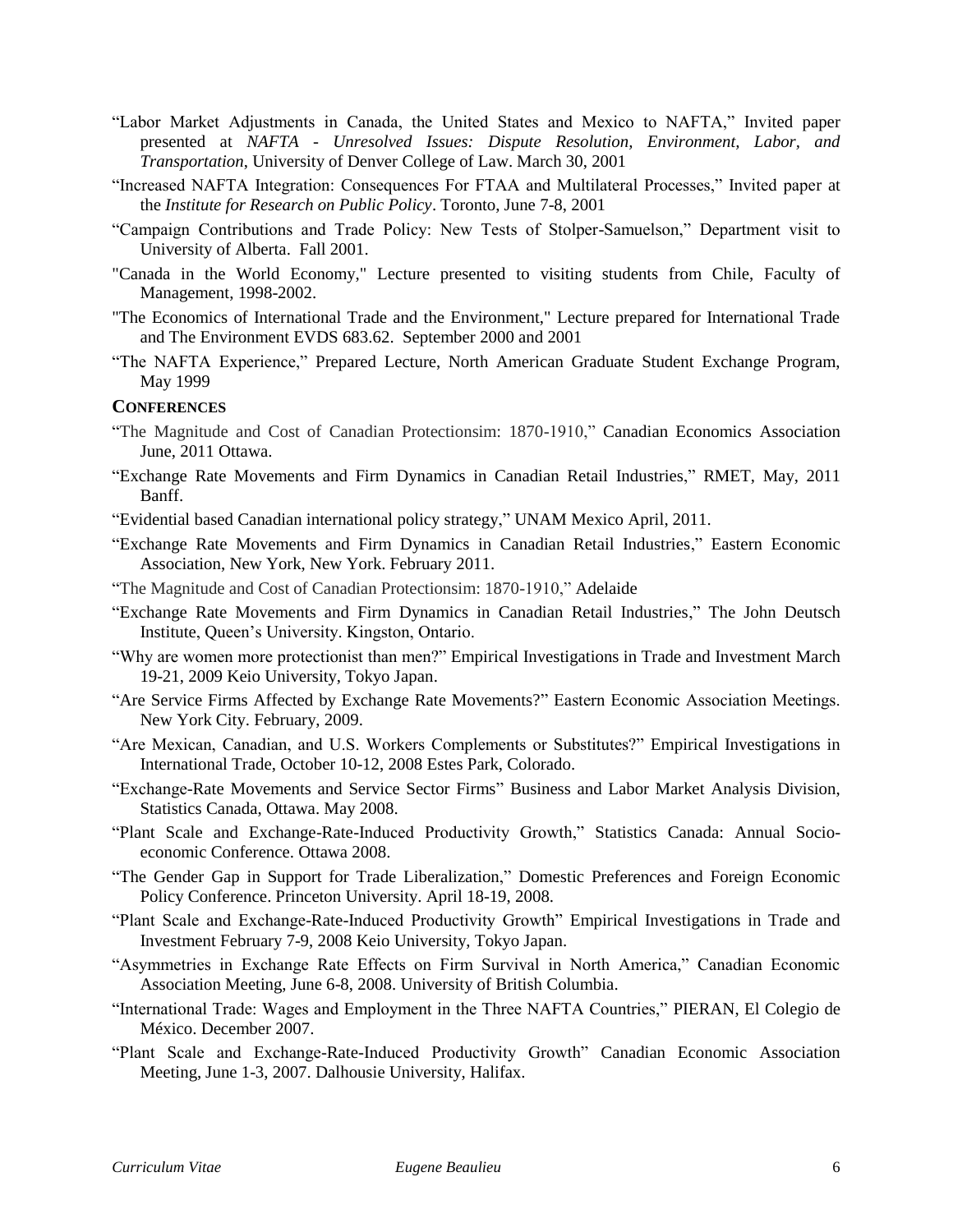- "The Variety Effects of Trade Liberalization," Waterloo Conference on Empirical Trade, November 2006.
- "The Variety Effects of Trade Liberalization," Western Economics Association Meetings, San Diego California. Spring 2006.
- "Firm Survival, Performance, and the Exchange Rate," Empirical Investigation in International Trade, Purdue University, Fall 2005. With Jen Baggs and Loretta Fung
- "The Variety Effects of Trade Liberalization," Spring 2005 Midwest International Economics and Economic Theory meetings will be held April 22-24, 2005 at Vanderbilt University in Nashville.
- "The Variety Effects of Trade Liberalization," Canadian Economics Association, Hamilton, Spring 2005.
- "International Trade, Labour Turnover, and The Wage Premium: Testing The Bhagwati-Dehejia Hypothesis For Canada," Fall 2004 Midwest International Economics and Economic Theory Meetings will be held November 5-7, 2004 at Washington University in St. Louis, MO.
- "Political Economy of Trade in the Americas," Canadian Economics Association, Toronto, Spring 2003.
- "Trade and Wages: A Non-Stolper-Samuelson Explanation, Theory and Evidence," Canadian Economics Association, Ottawa, Spring 2003.
- "Trade Policy and Politics in the 1911 and 1988 Canadian General Elections," Canadian Economics Association, Calgary, Spring 2002.
- "Effective Tax Rates in Canadian Provinces," Canadian Economics Association Calgary, Spring 2002
- "Intra-industry Trade Liberalization: Why Skilled Workers in Most Countries Resist Protectionsim," Canadian Economics Association Calgary, Spring 2002
- "Intra-industry Trade Liberalization: Why Skilled Workers in Most Countries Resist Protectionsim," Saskatoon Economics Meetings, Saskatoon, September, 2002.
- Beaulieu, Eugene and Magee, Christopher "Campaign Contributions and Trade Policy: New Tests of Stolper-Samuelson," Empirical Investigations in International Trade. Fall, 2001.
- Beaulieu, Eugene, Bennaroch, Michael, and Jim Gaisford "Intra-industry Trade Liberalization: Why Skilled Workers in Most Countries Resist Protectionsim," Midwest International Economic Meetings. Fall, 2001.
- Beaulieu, Eugene and Magee, Christopher "Campaign Contributions and Trade Policy: New Tests of Stolper-Samuelson," Western Economics Association Meetings. July, 2001.
- Beaulieu, Eugene "North American Integration and Plant Closures in Canada," Conference on New Perspectives in Canadian Foreign Policy, Carleton University. Spring 2000.
- Beaulieu, Eugene and Hester, Annette. "Regional Trade Agreements, Country Risk and Foreign Direct Investment in Latin America," Midwest International Economic Meetings Fall 1999, and Canadian Economic Association meetings Spring 2000.
- Hester, Annette and Beaulieu, Eugene. "Trade Agreements in the Americas: Regionalism Converging to Globalization," Conference on Globalization 2000: Convergence or Divergence? 1999/09/25.
- Beaulieu, Eugene and Emery, J. C. Herbert. "The Role of Reciprocity in the 1911 General Election," 1999 Canadian Economic History Meeting, Department of Economics, Guelph.
- Beaulieu, Eugene "The Stolper Samuelson Theorem: Evidence from Congressional Voting Patterns on CUSTA, NAFTA and GATT," Canadian Economics Association Meetings, 1998/05/28.
- Beaulieu, Eugene "The Economics of Indifference: The Role of Reciprocity in the 1911 General Election and the Implications for Green's Puzzle," presented at the Conference on Regions in Canadian Growth: A Gathering in Honour of Alan Green, Kingston, Ontario. 1998.
- Beaulieu, Eugene "The Impact of the Maquiladoras on the Border Region," presented at *Mexico's Maquiladoras: Myths and Realities* conference at the University of Calgary, March 1999.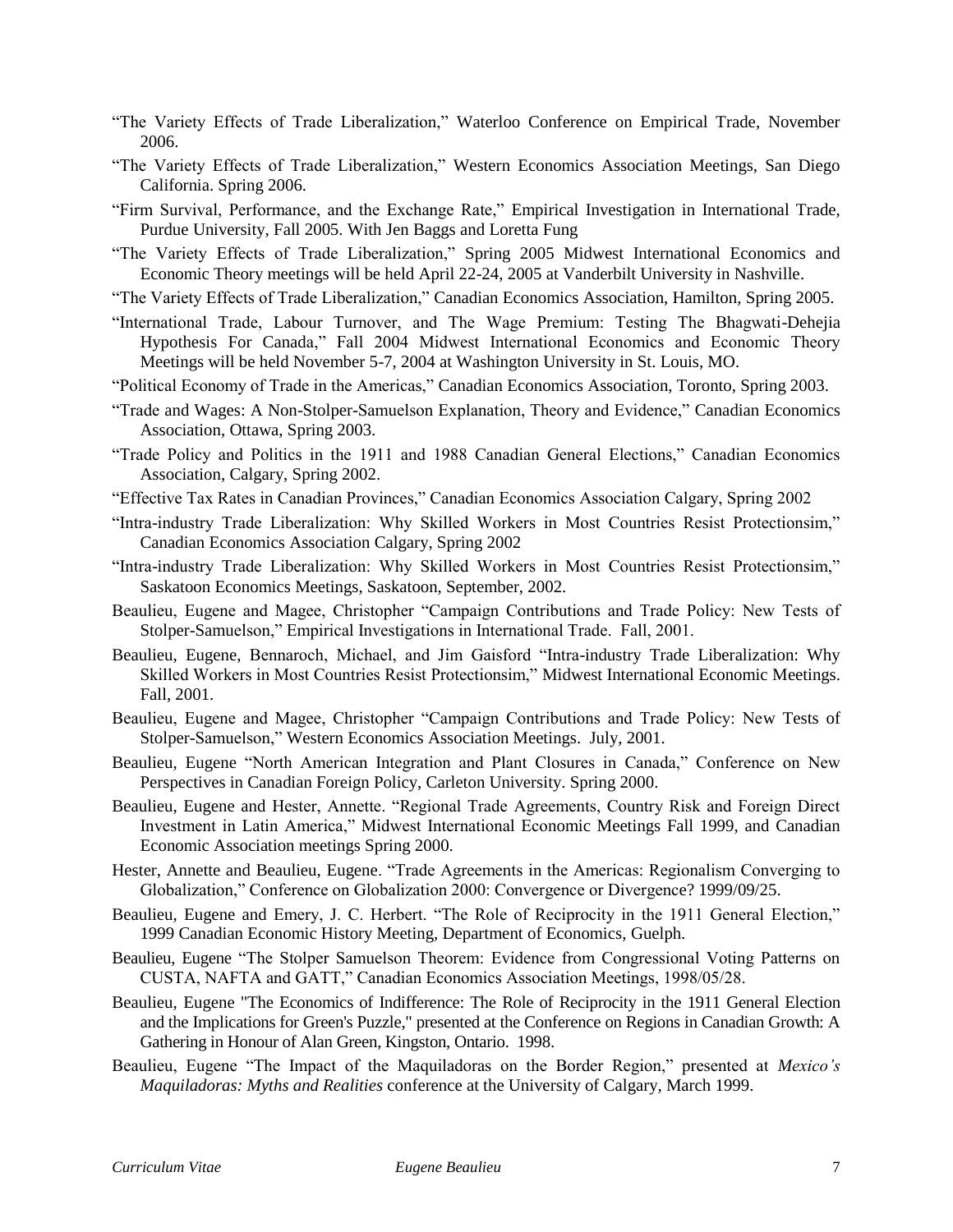- Beaulieu, Eugene "North American Integration and Plant Closures in Canada: Evidence from Media Accounts 1982-1997" presented at the University of Calgary and the University of Manitoba, October 1998.
- Beaulieu, Eugene "CUSTA and NAFTA: On the Road to Free Trade of the Americas?" presented at North American Summer School for Advanced Management. University of Calgary, May, 1998.
- Beaulieu, Eugene "Job Displacement, Human Capital and the Wage Distribution," presented at the Canadian Economics Association Meetings, May 1995. With Michael Cragg.
- Beaulieu, Eugene "The Effects of Exchange Rate Movements on Investment in Canadian Manufacturing," presented at the Canadian Economics Association Meetings, May 1992.
- Beaulieu, Eugene and Dan Johnson "The Price Elasticity of Foreign Demand for Kenya's Export," Long Range Planning Department, Technical Paper 90-11. 1990.
- Beaulieu, Eugene and Dan Johnson "Kenya's Export Performance, 1971-1986: A Constant Market Share Analysis," Long Range Planning Department, Technical Paper 90-10. 1990. With Dan Johnson.
- Beaulieu, Eugene "Structural Change in Kenya, 1971-86," Kenya Long Range Planning Department, Technical Paper 90-09. 1990.
- Beaulieu, Eugene and Sylvester Damus "Effective Protection in Kenya, 1967-1986," Kenya Long Range Planning Department, Technical Paper 89-13. 1989.
- Schembri, Lawrence and Eugene Beaulieu "The Canada-U.S. Free Trade Agreement and the Bilateral Exchange Rate," Conference on Global Disequilibrium, McGill University, May 17-19. 1989.

## **Teaching**

#### **UNIVERSITY OF CALGARY**

International Trade: undergraduate and graduate Open Economy Macroeconomics: undergraduate Macroeconomics: undergraduate Econometrics: undergraduate Statistics for Economists: undergraduate International Relations Seminar on Trade Policy: undergraduate and graduate

#### **KAZAKHSTAN MINERAL TAXATION ACADEMY (JUNE 2000)**

Intensive course on microeconomics and taxation

## **COLUMBIA UNIVERSITY: WORLD BANK PROGRAM IN ECONOMIC POLICY MANAGEMENT (1994 –97)**

Statistics for Economists, Graduate; Math for Economists, Graduate (School of International Affairs); Introduction Econometrics; Data Analysis and Computer Applications for Economists

#### **GOVERNMENT OF KENYA: LONG RANGE PLANNING PROJECT (1989-1990)**

Seminars on: data management; the construction and use of input-output tables; and policy analysis

## **GRADUATE SUPERVISION**

Yvonne Smith, MA 2010, *A melting iceberg: the impact of distance on international trade and the effect of a new Arctic trade route on trade patterns.*

Shan (Victor) Jiang, PhD 2010, *Hetergeneous Firms and Exporter Performance*

Olena Ivus PhD 2009, *International Trade and Industrial Organization,* Committee

Ryan Scholefield, MA 2009, *Evaluating the Softwood Lumber Agreement*

Debayan Pakrashi, MA 2009, *Does Membership in International Organizations Affect Incidence Of Child Labour?*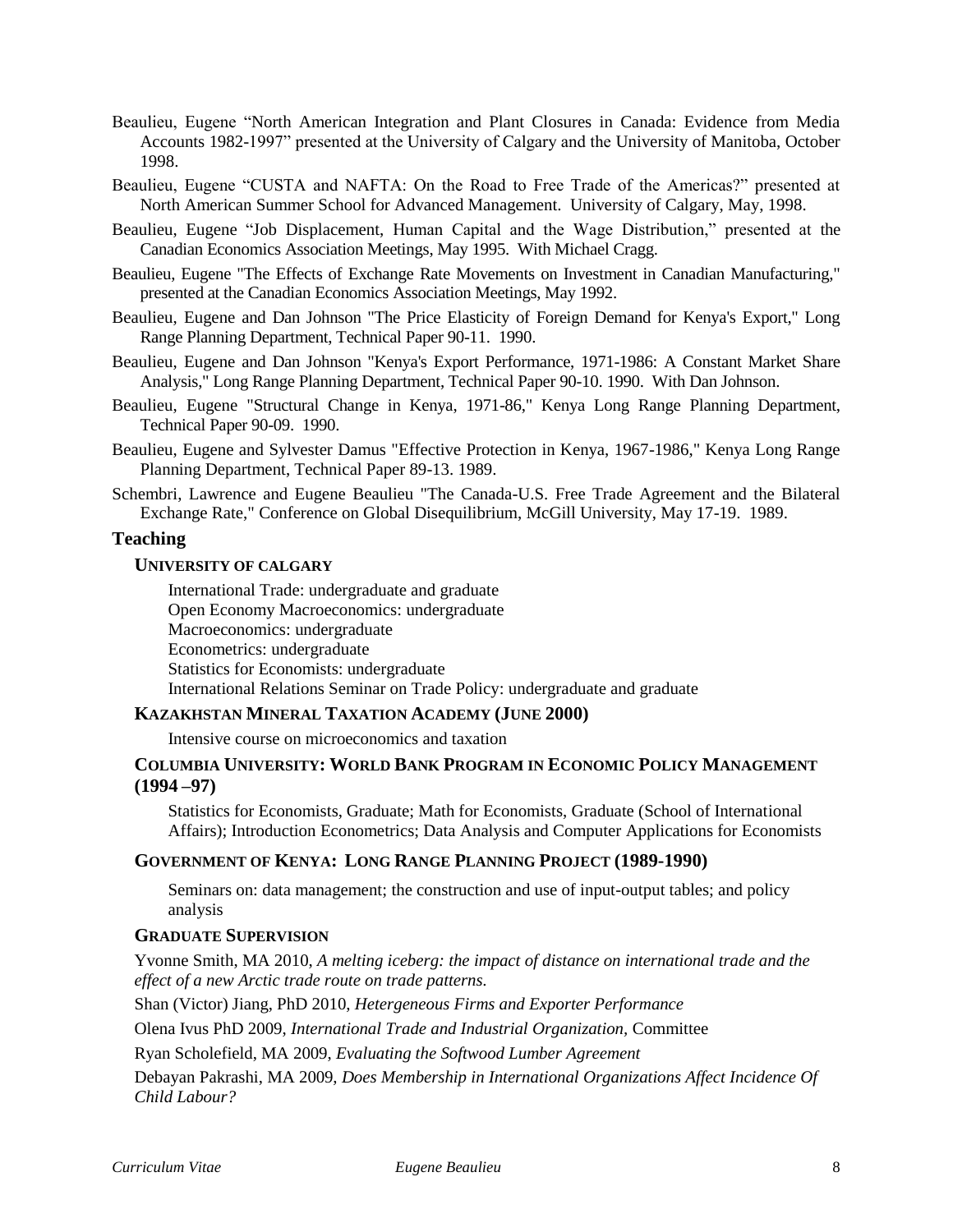Lora Popa, MEc, 2005 *International integration and social values* Carol Lau, PhD 2005, *Essays in International Trade*, Supervisory Committee Nikoo Sarvghad-Moghaddam, MEc, 2003 *International trade gravity models* Eddie Ng, MA 2003, *Political economy of trade policy in Canada* Daryck Riddel, MA, 2003 *Political economy of trade policy in Canada* Dora Irsa, MA 2002 *Political economy of trade policy in the former Soviet Union* Pawel Swisterski, MA 2002 *A Constant Market Share Analysis of OECD Export Performance* Aditya Wali, MEc 2001, *International trade and foreign investment in India* Palo Kralovic, MEc 2001, *Trade, Geography and the Border Region of United States and Mexico* Chris Joy, MA 2001, *Trade and labour markets in Canada, The United States and Mexico* Paul Hartzheim, MA 1999, *Causes of the Rapid Growth in Canadian Junk Bonds* Annette Hester, MA 1999, *Trade Policy and Energy Development in Latin America* **GRADUATE EXAMINATION COMMITTEE** Hankook Kim PhD External Examiner, University of Toronto. September 2008. Bo Chen PhD External Examiner, Simon Fraser University. October 2008. Lucia Vojtassak PhD 2006, *Natural Resource Economics and Industrial Organization* Teeluck Lutchmeesingh MEc, 2006, *FDI in Trinidad* Robert Chiew MA, 2004. Timothy Hugh Cowan MA, 2004 Andrea Natasha Laroiya MEc, 2004, Kate Winterbourne, Master of Laws 2002 *Constitutional and International Trade Law Challenges to Provincial Regulation of Water Exports*, Examination Committee Jagat Virk, MA, 2002, *Inflation, Welfare and Monetary Aggregation Issues,* Examination Committee Jimmy Vu, MA, 2002, *Effective Tax Rates on Marginal Costs: Trends and Impact on Firm Location in Canada*, Examination Committee Omar Zhakiwal, PhD *Trade and Wages*, Thesis Committee Carleton University, 2001 Christina Carnovale, MA 2001, *Purchasing power parity and frequency domain filtering* Shawn Lawson, MA 1998 *Essay on Trade Theory*

Rob Dulik, MEc 1998

Alan Laws, MEc 1998

Elizabeth Wallace, MEc 1998

# **PROFESSIONAL ACTIVITIES**

# **LOCAL ORGANIZER: CANADIAN ECONOMICS ASSOCIATION MEETINGS, SPRING 2012 REFEREE**

**Journals:** American Economic Review; Journal of International Economics; Economics and Politics, Canadian Journal of Political Science; Review of Economics and Statistics; Journal of International Economics; Canadian Journal of Economics; Journal of International Development and Trade; Canadian Public Policy

#### **Other:**

SSHRC Grant Application Reviewed James Gerber, International Economics Addison-Wesley Educational Publishers Inc.

# **OTHER ACTIVITIES**